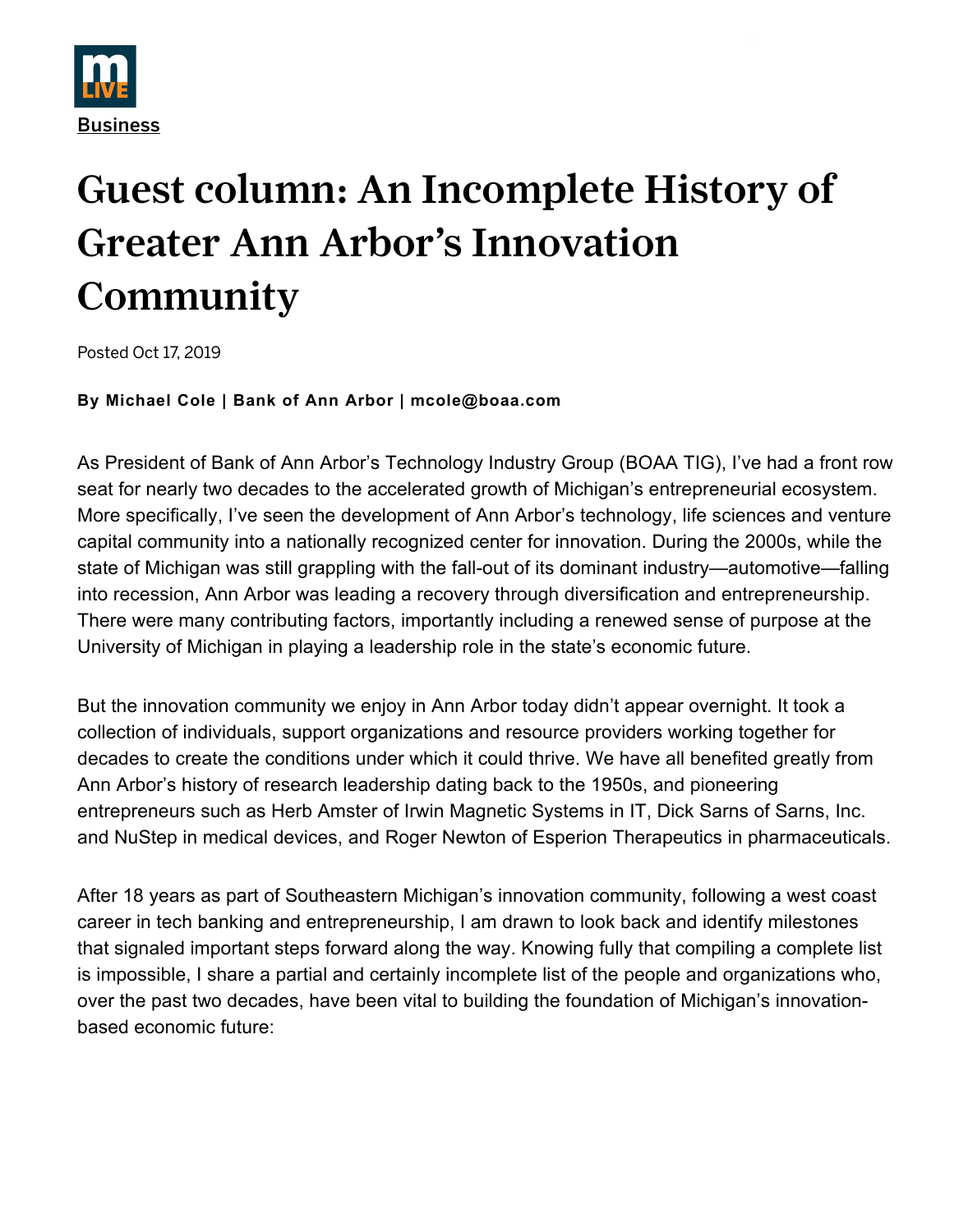# **Milestone: Michigan (now Midwest) Growth Capital Symposium (MGCS)**

Dr. Dave Brophy has been a professor at U-M for 53 years, and by now he feels like an institution in Ann Arbor's venture capital industry. He launched the MGCS conference in 1972, long before most in the country were thinking about programming for the early-stage technology business community in a formal way. The conference has had some stops and starts over the years but has been going strong over the past two decades and celebrated its 38th anniversary in 2019. BOAA TIG has been a MGCS sponsor since the group was launched in 2002. I have had the honor of moderating MGCS presentation sessions over the years as well as judging final projects in Dave's FIN 629 Financing Technology graduate class. Dave is still actively engaged, and it has been personally enjoyable swapping harmonica stories with him over the years and watching him perform with his talented family band at Connor O'Neil's on Main St. in Ann Arbor.

## **Milestone: Zell Lurie Institute (ZLI) of Entrepreneurial Studies at University of Michigan**

In 1999, the University of Michigan launched the Zell Lurie Institute (ZLI) and appointed Tom Kinnear as its Executive Director. When I returned to Ann Arbor in 2001 from California, ZLI was, I believe, the only entrepreneurial program at the university. Under Tom's leadership, ZLI grew into a national leader in advancing the knowledge and practice of entrepreneurship and innovation through a broad range of activities, including academics, symposiums, competitions, and global community outreach. Tom has also been an active angel investor and mentor to many in the region's innovation community, including myself. And I'd be remiss not to mention the Associate Director of ZLI and its Center for Venture Capital & Private Equity Finance, Mary Nickson, who deftly manages the annual MGCS and many other programs with enthusiasm and grace.

## **Milestone: Michigan Economic Development Corporation (MEDC)**

The MEDC was formed in 1999, and among many other initiatives, has been instrumental in the development of the state's successful and growing innovation-based business sector. Under the leadership of individuals like former CEO Mike Finney and current CEO Jeff Mason and working alongside numerous support organizations, the MEDC has built a leading midwestern center for venture capital. Among its many initiatives, the organization provides critical financial support to allow greater access to capital for entrepreneurs, maintains a statewide network of professional small business assistance experts, and nurtures a robust calendar of conferences and events which enrich, enhance and fuel the creation and retention of 21st century jobs in the state of Michigan.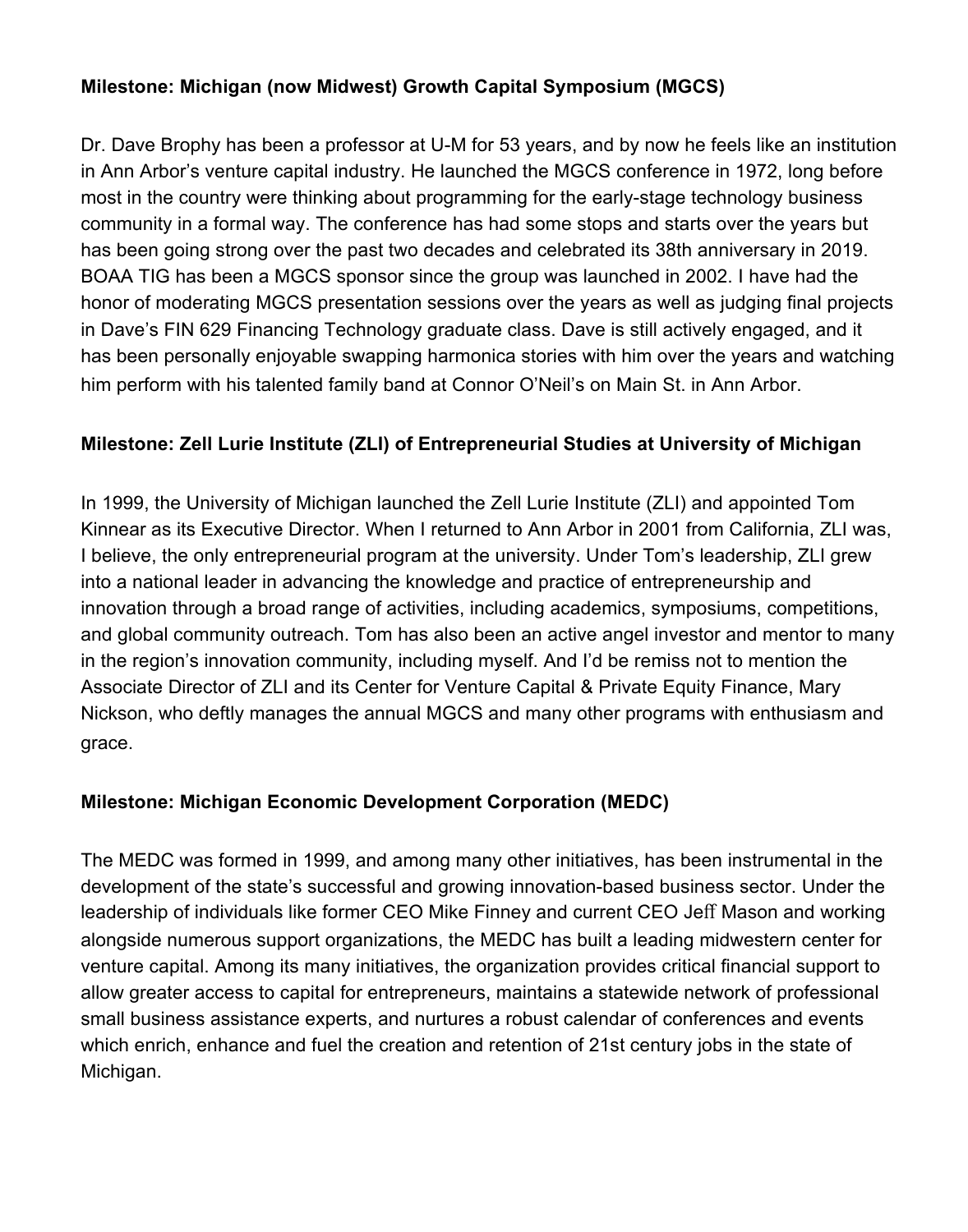#### **Milestone: TechTown**

It's not in Ann Arbor, but I couldn't leave out Detroit's first not-for-profit incubator and accelerator, TechTown, founded in 2004 and headquartered in a landmark 1927 Albert Kahn building just north of the Wayne State campus. It has been a great pleasure working with former TechTown CEOs Randall Charlton and Leslie Smith (now leading entrepreneurial activities in Memphis, Charlton and Leslie Smith (now leading entrepreneurial activities in Memphis, Tennessee), as well as current CEO Ned Staebler and his impressive team, in support of our region's entrepreneurs. Today, TechTown's reach extends into all corners of the City of Detroit. The organization has served as an example and partner for the rapidly expanding network of incubators, accelerators, and entities working to create jobs and move business forward in the city. There is no bigger challenge, no place more exciting, and nothing more important for the future of our state than a healthy, robust, urban Detroit core. Detroit is going to be the place to be over the next two decades and there is little doubt that Wayne State University and TechTown will be helping to lead the way.

#### **Milestone: LeadersConnect**

Dr. Robert Pasick is a clinical psychologist by training, University of Michigan professor, and executive coach who has worked with many of the most successful leaders in our community. His networking and informal leadership training program, LeadersConnect, has been a part of the entrepreneurial ecosystem in Ann Arbor since 1998. BOAA TIG has been a LeadersConnect lead sponsor for several years and I've built a great friendship while working with Rob on a personal coaching level. In 2016, Rob, executive recruiting friend Mike Dergis and I launched LeadersConnect Detroit. Over the past three years, we have been working with many others in Detroit, like Paul Riser at TechTown, to develop a value-add leadership program specifically designed for Detroit. In June of 2019 we held our first LeadersConnect Detroit Forum (LCDF) which received very positive reviews. We are looking forward to building upon the success of the LCDF in the coming months and years and working to help better connect Ann Arbor and Detroit leaders.

## **Milestone: Michigan Venture Capital Association (MVCA)**

The need for more angel investment activity and venture capital in the state was very apparent in the early 2000s, and in 2003, through the hard work of many, the MVCA was formed with fiftysix founding members, including BOAA TIG. The organization's first President was entrepreneur-turned-venture capitalist, Dick Eidswick. Founding membership was anchored by Ann Arbor venture capital firms Arbor Partners, EDF Ventures, North Coast Technology Investors, Arboretum Ventures, Ardesta, and White Pines Management.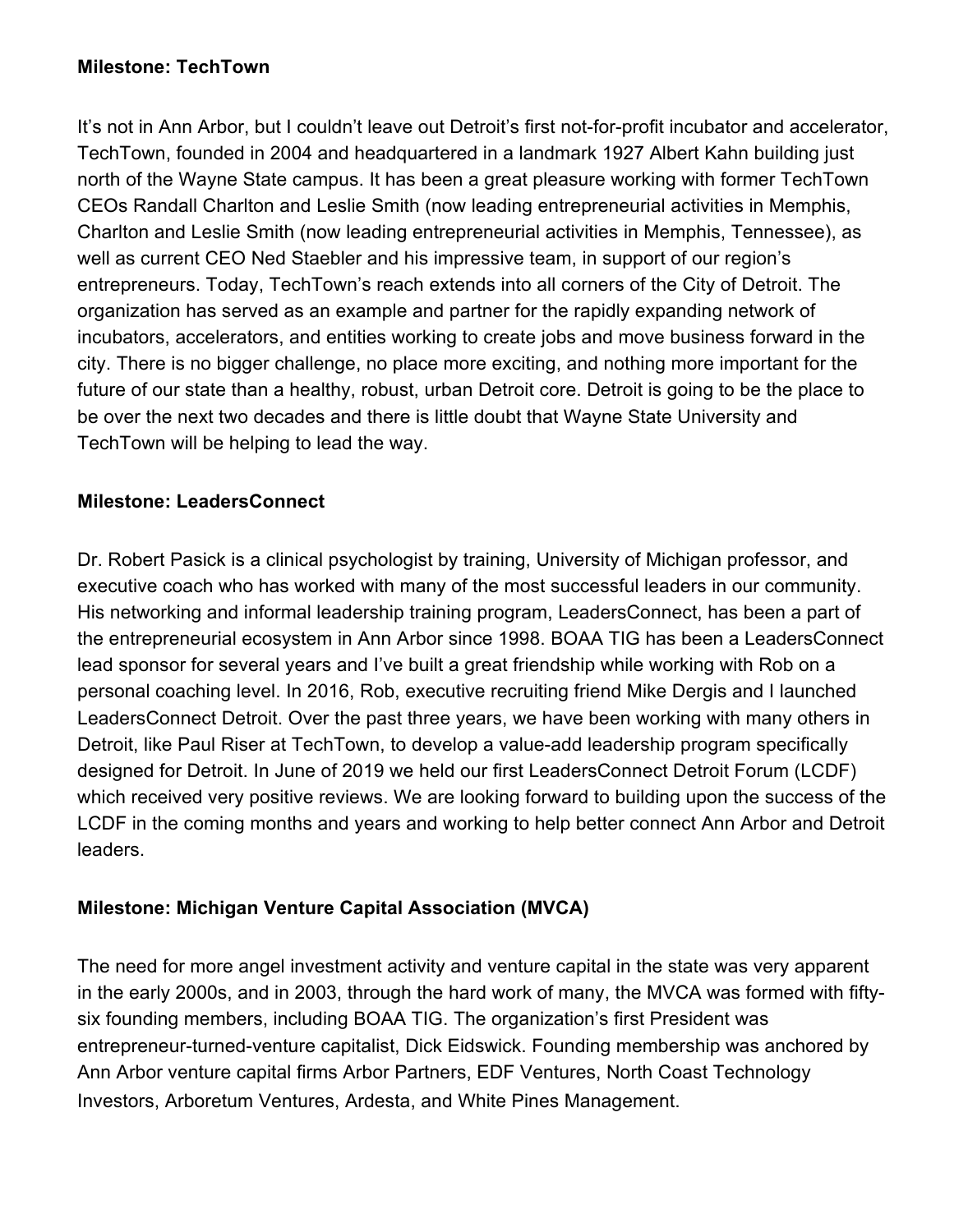The importance of venture capital in the growth of new innovation-based companies that can create new 21st century jobs and build new products, solutions, medical devices, and therapeutics cannot be overstated. There is much work to be done and the global competition for venture dollars is heated, but thanks in no small part to the MVCA, Michigan's venture capital community and investment activity is healthy and nationally recognized.

### **Milestone: Ann Arbor Angels (A2A)**

In 2004, Tom Kinnear, Dwight Carlson and I pitched the idea of the A2Ato an MEDC "tribunal". The idea fell flat then, but within a year we had launched the group on our own. Over the next ten years, A2A evolved, morphed and eventually invested about \$3.0 million annually in promising early stage innovation-based businesses. Our members mentored many young entrepreneurs and angel investors alike and partnered with organizations like U-M-ZLI, U-M TechTransfer, Ann Arbor SPARK, MEDC, MVCA, and the Michigan Angel Fund. Thanks go out to some of the other key players along the way, including Tim Marshall, Dave Hartman, Terry Cross, Walt Young, Skip Simms, Thomas Lozser, Dallas Dort and John Cunningham. A2A was one of the first angel groups in the state and is still active today under the leadership of Doug Finch.

#### **Milestone: Ann Arbor SPARK**

Ken Nisbet was the leader of the U-M Technology Transfer office and chairman of the Ann Arbor IT Zone, a pioneering entrepreneurial support organization, in 2005 when the decision was made to navigate towards a merger with the Washtenaw Development Council to create Ann Arbor SPARK. Over the years, the organization has become a model within Michigan and nationally for economic development. In the earliest days, much of the credit needs to go to Rick Snyder, who would go on to become Governor of Michigan, and Michael Finney, who is now leading economic development efforts in Miami, Florida. The organization has been led by Paul Krutko since 2011. From the beginning, Skip Simms has been leading business accelerator services, including managing the pre-seed fund and launching the Michigan Angel Fund. Ann Arbor SPARK, working as a private-public-academic-non-profit partnership, has helped position our region for long term economic success. Evidence of that includes a recent report ranking Ann Arbor the #6 most innovative city in the U.S.

SPARK's annual a2TECH360 event showcases that success through a weeklong series of programs. TechTrek, a2TECH360's cornerstone event, features tours of over 100 innovationbased companies in the greater downtown Ann Arbor area.